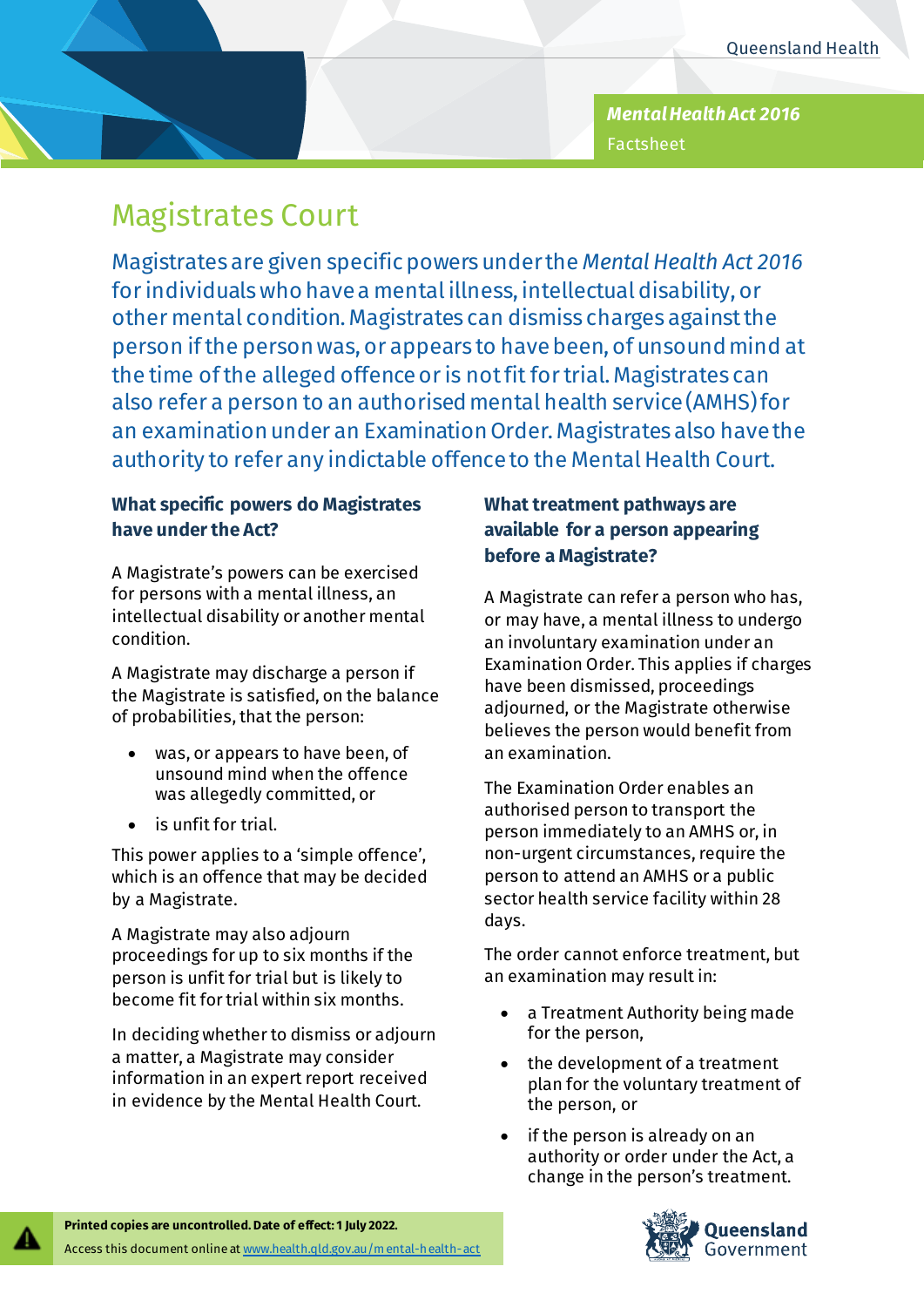#### See Factsheet: *Treatment Authorities*

### **How are the outcomes of examinations under an Examination Order recorded?**

The authorised doctor conducting the examination must prepare an examination report.

The purpose of the report is to document the clinical outcome of the examination. It is not a medico-legal report related to whether the person was of unsound mind when the offence was allegedly committed or is unfit for trial.

## **How do Examination Orders interact with other provisions relating to persons in custody?**

If an Examination Order is made for a person in custody, the person may be transported to, and detained in, an AMHS for the examination. Should the outcome of the examination be that the person requires admission as an inpatient for the treatment and care of a mental illness, the person may remain in the AMHS to receive treatment and care under the classified patient provisions.

#### **Can Magistrates refer matters to the Mental Health Court?**

A Magistrate may refer an indictable offence (and any associated offences) to the Mental Health Court if the person appears to have been of unsound mind or is unfit for trial and:

- the nature and circumstances of the offence create an exceptional circumstance in relation to the protection of the community, and
- the making of a Forensic Order or Treatment Support Order may be justified.

This may occur, for example, if repeat offending is evident and previous diversionary strategies have not been successful.

## **Can the Mental Health Court return matters to the Magistrates Court?**

If a person is not found to be of unsound mind when the alleged offence occurred and is fit for trial, the matter is returned to the criminal courts.

The matter may also be returned to the criminal courts if the person is fit for trial and the court is satisfied that there is:

- A substantial dispute about whether the person committed the offence, or
- a substantial dispute about a fact relied on in an expert report (to formulate their clinical opinion about the person's unsoundness of mind).

## **What referral options do Magistrates have for individuals who do not have a mental illness?**

Where the person does not have a mental illness, a Magistrate may refer the person to an agency who may be able to provide treatment or care for the person. For example, for individuals with an intellectual disability, the Magistrate may refer the person to the Department of Seniors, Disability Services and Aboriginal and Torres Strait Islander Partnerships or